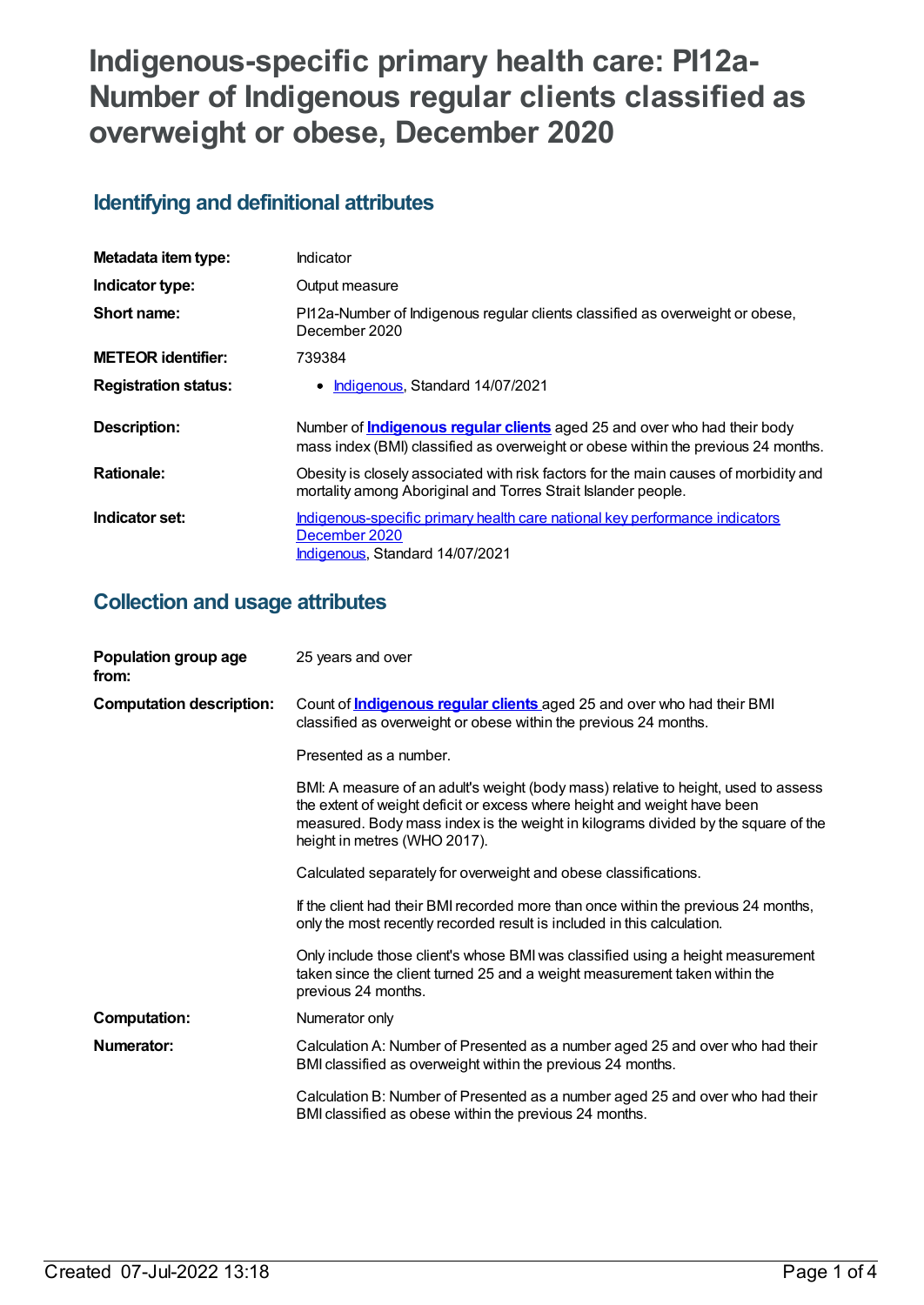#### Person—body mass index [\(classification\),](https://meteor.aihw.gov.au/content/270474) code N[.N]

#### **Data Source**

[Indigenous-specific](https://meteor.aihw.gov.au/content/737914) primary health care national Key Performance Indicators (nKPI) data collection

#### **NMDS / DSS**

[Indigenous-specific](https://meteor.aihw.gov.au/content/738532) primary health care NBEDS December 2020

#### **Guide for use**

Only include the overweight and obese classifications.

Only include those client's whose BMIwas classified using a height measurement taken since the client turned 25 and a weight measurement taken within the previous 24 months.

#### **Data Element / Data Set**

#### [Person—age,](https://meteor.aihw.gov.au/content/303794) total years N[NN]

#### **Data Source**

[Indigenous-specific](https://meteor.aihw.gov.au/content/737914) primary health care national Key Performance Indicators (nKPI) data collection

#### **NMDS / DSS**

[Indigenous-specific](https://meteor.aihw.gov.au/content/738532) primary health care NBEDS December 2020

**Guide for use**

Aged 25 and over only.

#### **Data Element / Data Set**

[Person—Indigenous](https://meteor.aihw.gov.au/content/602543) status, code N

#### **Data Source**

[Indigenous-specific](https://meteor.aihw.gov.au/content/737914) primary health care national Key Performance Indicators (nKPI) data collection

#### **NMDS / DSS**

[Indigenous-specific](https://meteor.aihw.gov.au/content/738532) primary health care NBEDS December 2020

#### **Guide for use**

Indigenous only.

### **Data Element / Data Set**

[Person—regular](https://meteor.aihw.gov.au/content/686291) client indicator, yes/no code N

#### **Data Source**

[Indigenous-specific](https://meteor.aihw.gov.au/content/737914) primary health care national Key Performance Indicators (nKPI) data collection

#### **NMDS / DSS**

[Indigenous-specific](https://meteor.aihw.gov.au/content/738532) primary health care NBEDS December 2020

### **Guide for use**

Regular clients only.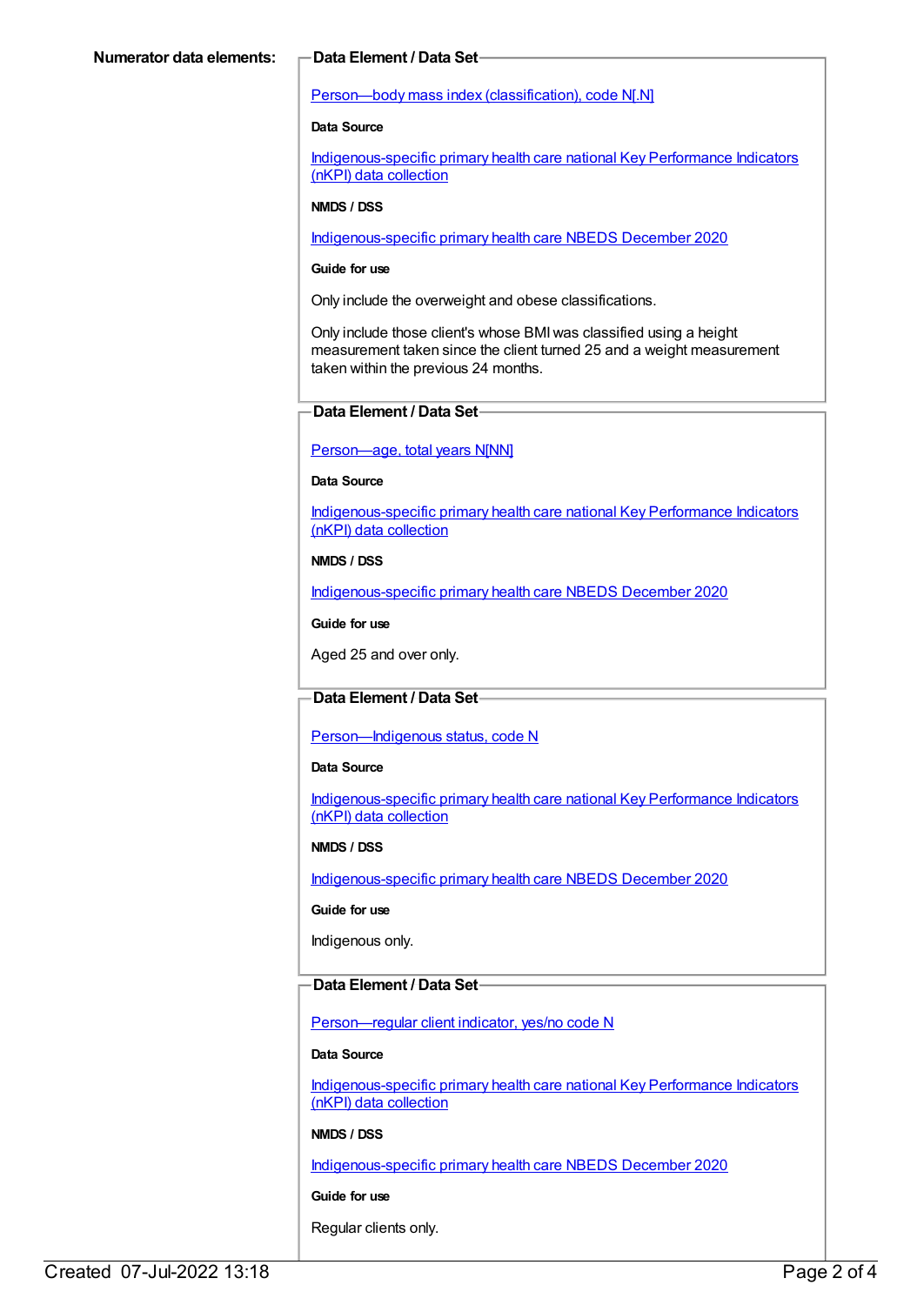| Disaggregation:                  | 1. Sex:<br>a) Male<br>b) Female.                                                                      |
|----------------------------------|-------------------------------------------------------------------------------------------------------|
|                                  | 2. Age group:<br>a) 25-34 years<br>b) 35-44 years<br>c) 45-54 years                                   |
|                                  | d) 55-64 years<br>e) 65 years and over.                                                               |
| Disaggregation data<br>elements: | <b>Data Element / Data Set-</b>                                                                       |
|                                  | Person-age, total years N[NN]                                                                         |
|                                  | Data Source                                                                                           |
|                                  | Indigenous-specific primary health care national Key Performance Indicators<br>(nKPI) data collection |
|                                  | NMDS / DSS                                                                                            |
|                                  | Indigenous-specific primary health care NBEDS December 2020                                           |
|                                  | Guide for use                                                                                         |
|                                  | Aged 25 and over only.                                                                                |
|                                  | Data Element / Data Set-                                                                              |
|                                  | Person-sex, code X                                                                                    |
|                                  | <b>Data Source</b>                                                                                    |
|                                  | Indigenous-specific primary health care national Key Performance Indicators<br>(nKPI) data collection |
|                                  | NMDS / DSS                                                                                            |
|                                  | Indigenous-specific primary health care NBEDS December 2020                                           |

**Comments:** Census date for reporting is 31 December 2020.

### **Representational attributes**

| <b>Representation class:</b> | Count   |
|------------------------------|---------|
| Data type:                   | Real    |
| Unit of measure:             | Person  |
| Format:                      | N[N(6)] |
|                              |         |

### **Indicator conceptual framework**

**Framework and dimensions:** [Person-related](https://meteor.aihw.gov.au/content/410678) Factors

### **Data source attributes**